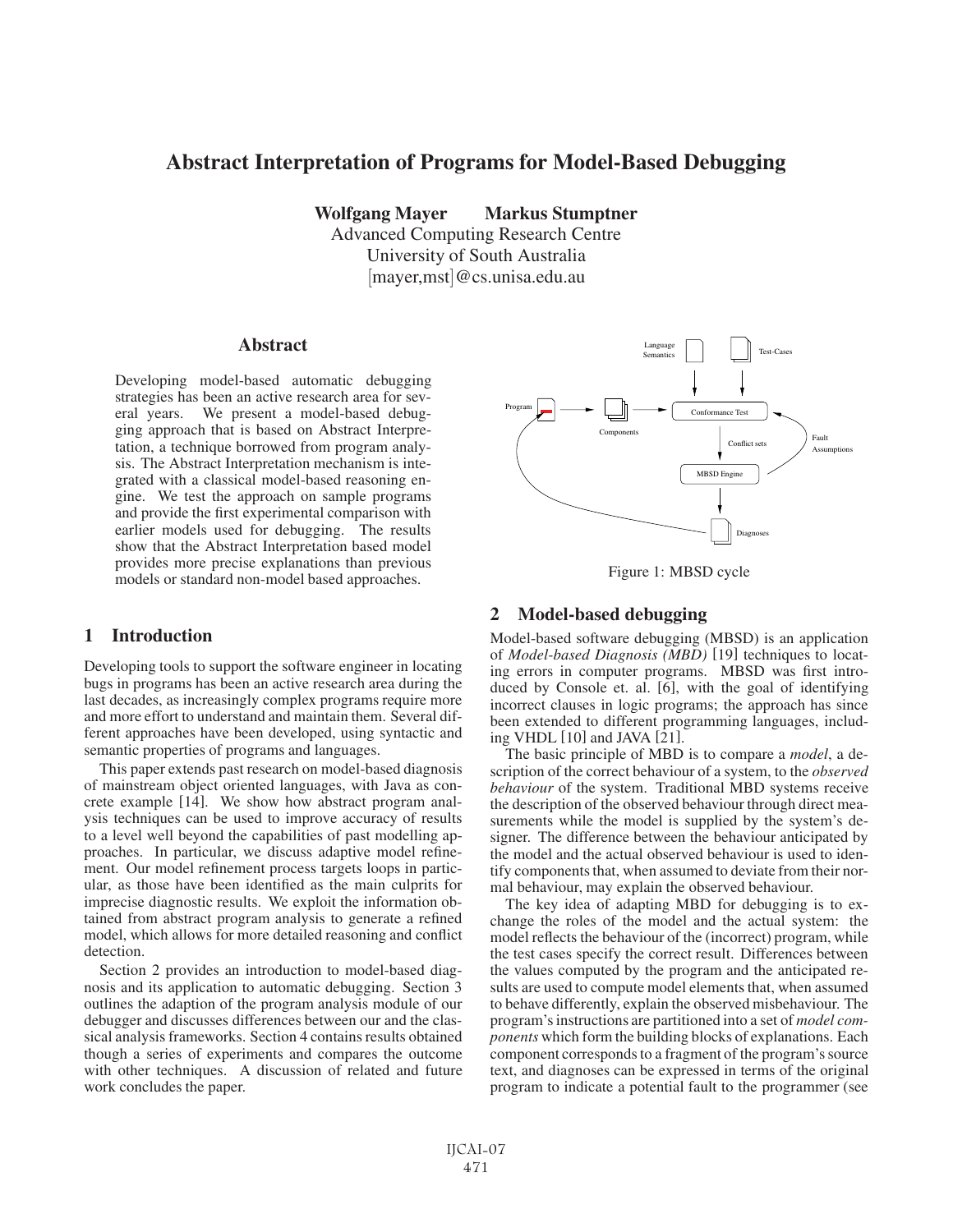Figure 1).

Each component can operate in *normal mode*, denoted  $\neg AB$  ( $\cdot$ ), where the component functions as specified in the program, or in one or more *abnormal modes*, denoted AB (·), with different behaviour. Intuitively, each component mode corresponds to a particular modification of the program.

Example 1 *The program in Figure 2 can be partitioned* into five components,  $C_1, \ldots, C_5$ , each representing a sin*gle statement. For components representing assignments, a possible* AB *mode is to leave the variable's value undetermined. Another possibility is to expand the assignment to a set of variables, rendering their values undetermined. For loops, the number of iterations could be altered.*

The model components, a formal description of the semantics of the programming language and a set of test cases are submitted to the conformance testing module to determine if the program reflecting the fault assumptions is consistent with the test cases. A program is found *consistent* with a test case specification if the program *possibly* satisfies behaviour specified by the test case.

In case the program does not compute the anticipated result, the MBSD engine computes possible explanations in terms of mode assignments to components and invokes the conformance testing module to determine if an explanation is indeed valid. This process iterates until one (or all) possible explanations have been found.

Formally, our MBSD framework is based on Reiter's theory of diagnosis[19], extended to handle multiple fault modes for a component. MBSD relies on test case specifications to determine if a set of fault represents is a valid explanation, where each test case describes the anticipated result for an execution using specific input values.

Definition 1 (Debugging Problem) *A* Debugging Problem is a triple  $\langle P, \mathbf{T}, \mathbf{C} \rangle$  where P is the source text of the pro*gram under consideration,* **T** *is a set of test cases, and* **C** *denotes the set of components derived from* P*.*

The set  $C$  is a partition of all statements in  $P$  and contains the building blocks for explanations returned by the debugger. For simplicity of presentation, it is assumed that there is a separate component for each program statement.

A set of fault assumptions  $\Delta$   $\cong$  ${AB(C_1),...,AB(C_k)}$  is a valid explanation if the model modified such that components  $C_i$  may exhibit deviating behaviour, while the remaining components exhibit normal behaviour, no longer implies incorrect behaviour.

**Definition 2 (Explanation)** A fault assumption  $\Delta$  is a con $s$  istent explanation *for a Debugging Problem*  $\langle P, T, C \rangle$  *iff for all test cases*  $T \in \mathbf{T}$ *, it cannot be derived that all executions of*  $P$  (altered to reflect  $\Delta$ ) violate  $T$ *:* 

$$
\forall T \hat{=} \langle I, O \rangle \in \mathbf{T} \quad [P \oplus \Delta \oplus O](I) \neq \bot.
$$

I *and* O *represent the input values and assertions describing the correct output values specified in a test specification, re*spectively.  $\lbrack \cdot \rbrack$  denotes the semantic function of the program*ming language and the fault assumptions.* ⊕ *denotes the application of the fault assumptions in* **Δ** *and test assertions* O *to* P*.* ⊥ *denotes an infeasible program state.*



Figure 2: Example program and test specification

**Example 2** Assume component  $C_1$  representing line 1 of the *program in Figure 2 is abnormal. In this case, there is no execution that terminates in a state satisfying*  $x == 24$ *. Therefore, a fault in line 1 cannot explain the program's misbehaviour. In contrast, if the value of* x *is left undetermined after line 2, an execution exists where the program satisfies the assertion. Therefore,*  $C_2$  *is a potential explanation.* 

While the definition of an explanation is intuitive, the precise test is undecidable and must be approximated. Different abstractions have been proposed in the literature, ranging from purely dependency-based representations [10] to Predicate Abstraction [13]. The following section introduces an approximation based on Abstract Interpretation [8], a technique borrowed from program analysis.

## 3 Model construction

Models developed for VHDL and early models for Java were based on static analysis and represented the program as a fixed model representing the program's structure. As test cases were not taken into account, it was necessary to represent *all* possible executions and fault assumptions. While this approach has been used successfully to debug VHDL programs, the dynamic method lookup and exception handling lead to large models for Java programs.

Mayer and Stumptner [15] propose an approach where the model is constructed dynamically, taking into account only executions that are feasible given a test case. The approach is based on Abstract Interpretation [8] of programs, generalised to take fault assumptions and test case information into account. In the following, the basic principles are introduced. More detailed presentations are given in [15; 16].

#### 3.1 Abstract interpretation

The model is derived from a graph representing the effects of individual statements of the program.

Definition 3 (Program Graph) *A program graph for a pro* $g$ ram P is a tuple  $\langle \mathbf{V}, S_{\epsilon}, \hat{S_{\omega}}, \mathbf{E} \rangle$  where **V** is a finite set of  $\overline{v}$  *ertices,*  $E \subseteq \overline{V} \times \overline{V}$  *a set of directed edges, and*  $S_{\epsilon} \in \overline{V}$ *and*  $S_\omega \in \mathbf{V}$  *denote distinct entry and exit vertices.* 

The vertices of the program graph represent sets of program states; the edges represent the effects of program instructions, transforming sets of program states into new sets of states. The initial vertex  $\epsilon$  is associated with the initial program state I described by the test specification. An execution of a program starts in the initial state in  $S_{\epsilon}$  and proceeds following the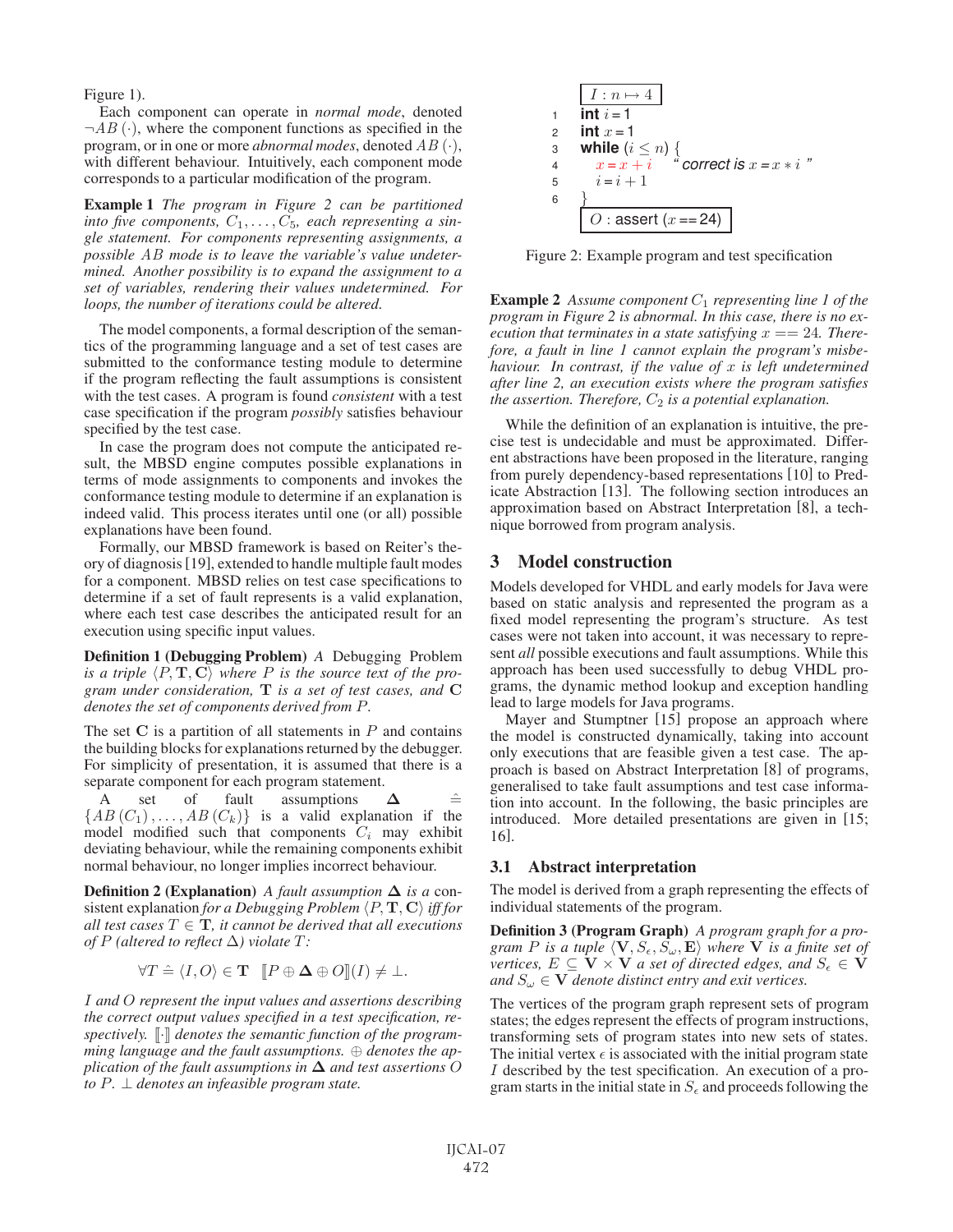$$
\hat{S}_{\epsilon} = \hat{I}
$$
\n
$$
\downarrow \quad \hat{S}_{1}
$$
\n
$$
\downarrow \quad \hat{S}_{1}
$$
\n
$$
\downarrow \quad \hat{S}_{2} = \hat{I} \quad \hat{S}_{1} = \hat{I} \quad \hat{S}_{2} = \hat{I} \quad \hat{S}_{1} = \hat{I} \quad \hat{S}_{2}
$$
\n
$$
\downarrow \quad \hat{S}_{2} = \hat{I} \quad \hat{S}_{2} = \hat{I} \quad \hat{I} \quad \hat{S}_{3} \cup \hat{S}_{5}
$$
\n
$$
\downarrow \quad \hat{S}_{3} = \nabla (\hat{I} \times \hat{I} \times \hat{I} \times \hat{S}_{3})
$$
\n
$$
\downarrow \quad \hat{S}_{3} = \nabla (\hat{I} \times \hat{I} \times \hat{I} \times \hat{S}_{3})
$$
\n
$$
\downarrow \quad \hat{S}_{4} = \hat{I} \quad \hat{S}_{5} = \hat{I} \quad \hat{I} \quad \hat{I} \quad \hat{S}_{6}
$$
\n
$$
\hat{S}_{5} = \hat{I} \quad \hat{I} \quad \hat{I} \quad \hat{S}_{4}
$$
\n
$$
\downarrow \quad \hat{S}_{5} \quad \hat{S}_{5} = \hat{I} \quad \hat{I} \quad \hat{I} \quad \hat{S}_{6}
$$
\n
$$
\hat{S}_{5} = \hat{I} \quad \hat{I} \quad \hat{I} \quad \hat{S}_{6}
$$
\n
$$
\hat{S}_{6} = \hat{I} \quad \hat{I} \quad \hat{I} \quad \hat{S}_{6}
$$
\n
$$
\downarrow \quad \hat{S}_{6} = \hat{I} \quad \hat{I} \quad \hat{I} \quad \hat{S}_{2}
$$
\n
$$
\downarrow \quad \hat{S}_{5} = \hat{I} \quad \hat{I} \quad \hat{I} \quad \hat{S}_{6}
$$
\n
$$
\hat{S}_{6} = \hat{I} \quad \hat{I} \quad \hat{I} \quad \hat{S}_{6}
$$
\n
$$
\hat{S}_{6} = \hat{I} \quad \hat{I} \quad \hat{I} \quad \hat{S}_{6}
$$
\n
$$
\hat{S
$$

Figure 3: Program graph and abstract equation system

edges until the final vertex  $\omega$  has been reached. The program states in  $S_{\omega}$  represent the result computed by the program.

Example 3 *Figure 3 depicts the program graph derived from the program in Figure 2 (where*  $\Delta = \emptyset$ ). *Each program statement is represented as an edge, connecting the program state before the statement is executed to the successor state. The loop statement in line 3 induces two possible successors: one transition representing the case where the loop is entered, and one transition representing loop termination. Starting in the initial state where*  $n \mapsto 4$ *, the flow graph induces a trace that traverses the loop four times and the stops in*  $S_{\omega}$  *with*  $x \mapsto 12$ .

In case the initial state is not fully specified or parts of an intermediate state become undetermined due to fault assumptions, a potentially infinite number of paths must be followed to determine the states in  $S_{\omega}$ .

To ensure every analysis of the graph is finite, the concrete program states and the concrete semantics of the program are replaced with abstract versions. Formally, the Abstract Interpretation framework [8] uses complete lattices to represent concrete (**S**) and abstract states ( $\hat{\mathbf{S}}$ ) such that  $\langle \hat{\mathbf{S}}, \bot, \top, \sqsubseteq$ ,  $\Box$ ,  $\Box$ ) is a safe abstraction of  $\langle \mathcal{P}(\hat{\mathbf{S}}), \emptyset, \mathbf{S}, \subseteq, \cup, \cap \rangle$ . ⊥ denotes infeasibility and  $\top$  represents all possible states.  $\sqsubset$  represents the abstract state ordering, and  $\Box$  and  $\Box$  denote the least upper bound and greatest lower bound operator, respectively.

The key component in this framework is a pair of functions  $\langle \alpha, \gamma \rangle$  ("Galois connection"), where  $\alpha$  maps sets of concrete program states to their abstract representation and  $\gamma$  implements the reverse mapping. The semantic functions operating on the abstract domain can then be defined as  $\lbrack \cdot \rbrack \rbrack \rbrack = \alpha \circ \lbrack \cdot \rbrack \rbrack \circ \gamma$ . An approximation of the program execution can be obtained by translating the program graph into a set of equations and computing the fixpoint solution. In case the abstract lattice is of infinite height and the program graph is cyclic, *widening operators*  $(\nabla)$  must be applied to ensure termination. Widening operators selectively discard information from the abstract states to guarantee that the computation of mutually dependent equations eventually converges.

Similar equations systems and fixpoint solutions can be derived for backward analyses, where for any given  $S_{\omega}$  an ap-

proximation of  $S_{\epsilon}$  is computed such that the program is guaranteed to terminate in a state in  $\gamma(S_\omega)$ . In our work we apply a variant of Bourdoncle's bidirectional method [2] where forward and backward analyses are applied repeatedly to refine approximations.

Example 4 *Using backward analysis it can be derived that if the program in Figure 2 should terminate in*  $S_{\omega}$  *with*  $i \mapsto 24$ *, then*  $n \leq 4$  *must hold in*  $S_{\epsilon}$  *(assuming that n has been left undetermined in* I*).*

#### 3.2 Dynamic model creation

To utilise Abstract Interpretation for debugging, Definition 2 must be lifted to the abstract domain, replacing  $\lbrack \cdot \rbrack$  and I with their abstract counterparts  $\lbrack \cdot \rbrack$  and  $\hat{I}$ , respectively. For  $O$  translation is not necessary, as it is assumed that  $O$  is represented as assertions in the programming language and can be evaluated using  $\lbrack \cdot \rbrack$ .

In our framework, we apply the well-known non-relational interval abstraction [8] to approximate concrete program states. Further, we use the simple abstraction described in [7] to ensure dynamically allocated data structures are represented finitely.

In contrast to purely static program analysis, we do not assume a fixed program graph modelling all possible executions. Instead, the graph is constructed dynamically, using inputs I and assertions O from the test case specifications. Only the paths that may be executed when starting in a state  $I$  are created. Paths that contain  $\perp$  are ignored. Once a program state is reached where multiple paths could be followed, we apply the conventional equation-based analysis to the remaining execution. Our framework can thus be placed in the middle grounds between purely static analysis [8] and dynamic analysis [9].

The algorithm for determining consistency for a program P with fault assumptions  $\Delta$  and test case T is outlined as follows:

- 1. Add the assertions in T to P and apply  $\Delta$  to P.
- 2. Construct the initial program graph using the forward abstract semantics  $\lbrack \cdot \rbrack$  and initial state  $\ddot{I}$ .
- 3. Apply backward analysis to approximate the initial program states not implying assertion violations later in the execution.
- 4. Analyse program graph in forward direction using the new initial program states to eliminate values that cannot be realised.
- 5. Repeat from step 3 until a fixpoint is reached.
- 6. In case the initial program state is is  $\perp$ , no execution satisfying all test case specifications can be found and **Δ** is not a valid explanation. Otherwise, **Δ** is consistent and another test case is considered.
- The benefits of the dynamic approach are as follows:
- (i) The equation system is concise. This is a significant advantage when dealing with paths representing exceptions, as in Java runtime exceptions may be thrown by a large number of statements. However, typically only a few of these paths are actually followed in an execution.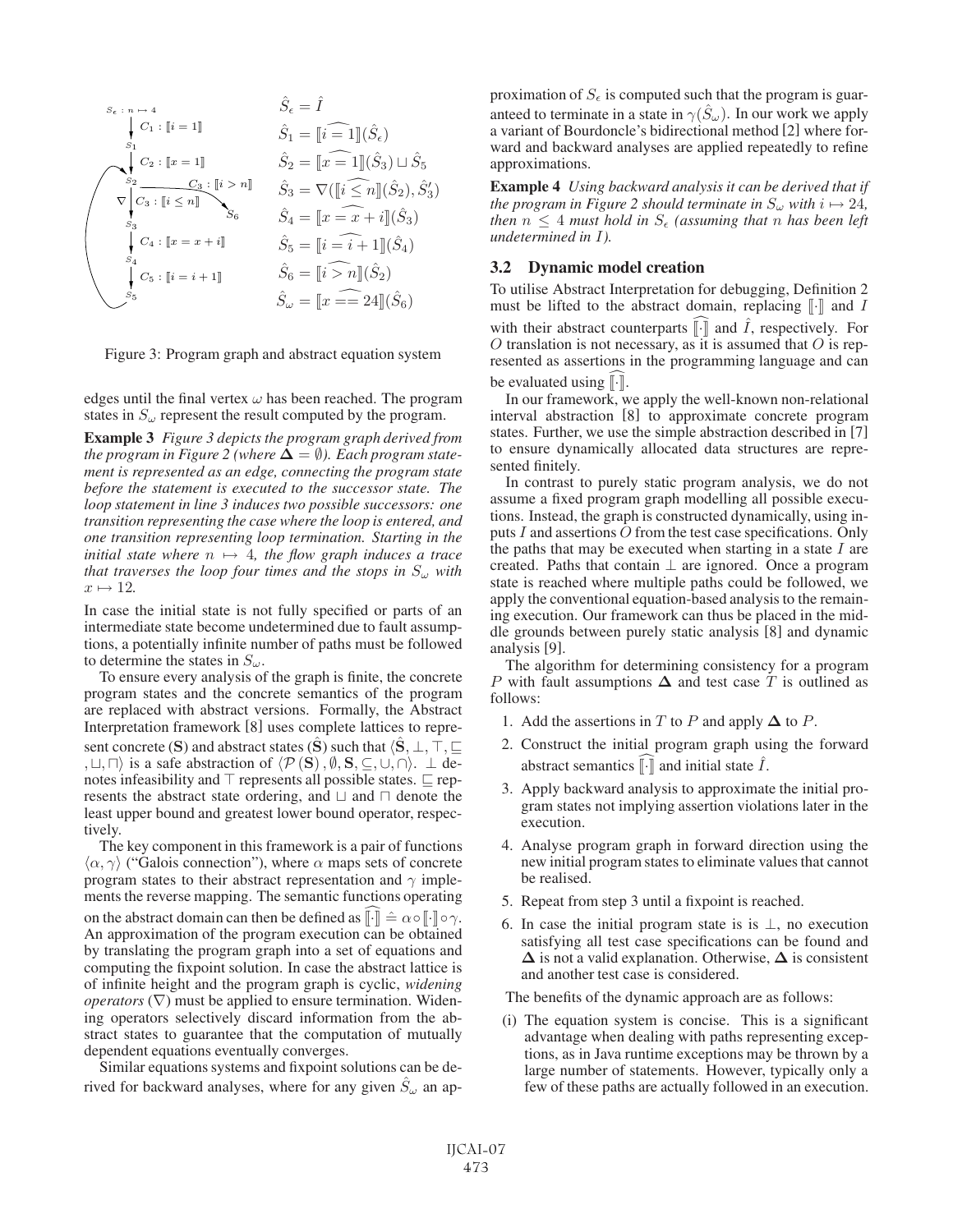- (ii) Ambiguity in control flow is reduced compared to the purely static approach. This is an important advantage for the precision of the abstraction of dynamic data structures, which deteriorates dramatically in the presence of loops in the program graph.
- (iii) Simple non-relational abstractions are sufficient to obtain good results if values for most related variables are known. Expressions can be partially evaluated, leading to tighter bounds for the remaining variables.
- (iv) In case all values potentially accessed by a called method are known in a program state and the method does not include  $AB$  components, the fixpoint computation can be replaced with native execution.

The fixpoint analysis is limited to the regions of the execution where the values of abstract states critical to the region's execution are undetermined. As many fault assumptions affect only a minor part of a program state, execution can proceed normally in unaffected regions. Consequently, many alternative branches that must be considered by purely static Abstract Interpretation can be eliminated.

**Example 5** *Assume that the MBSD examines*  $\Delta$  = {AB (C4)} *for our running example. In this case, execution proceeds normally until line 4 is reached. The execution of*  $AB(C_4)$  *leads to a state where*  $i \mapsto 1$  *and* x *is undetermined. As* i *is known, the execution of statement 5 can proceed normally and no ambiguity in the control flow arises at line 3. In fact, the entire trace reduces to a linear chain. Backward analysis derives that the value of* x *must hold after statement 4 was last executed. The remaining occurrences of* x *have undetermined values. Since the initial state in the graph is not*  $\perp$ ,  $\Delta$  *is consistent and is considered a valid explanation.*

### 3.3 Iterative refinement

The partially determined abstract states facilitate further iterative model refinement. Abstraction of the effects of loops and recursive method calls can be improved if the known states before and after a loop or method call contain conflicting values. In this case, the execution is either inconsistent, or the loop (or method) must be expanded further. In case the loop (call) has been shown to terminate (for example, through syntax-based methods presented in [16]) or a limit on the number of iterations (recursive calls) has been set by the user, the loop (call) can be expanded. As a result, values lost through widening and heap abstraction may be regained, potentially leading to a contradiction elsewhere. Similar improvements can be achieved through informed restructuring of the model based on automatically derived or user-specified properties of program regions. For space reasons we illustrate the refinement approach in the context of our running example and rely on [16] for more detailed discussion.

Example 6 *Assume the MBSD engine examines the candidate explanation*  $\Delta = \{AB (C_3)\}.$  As the loop condition *is assumed incorrect, the loop condition cannot be evaluated uniquely. This implies that the number of loop iterations is* not known and the program state S<sub>6</sub> after the loop is approx*imated using intervals:*  $S_6 : x \mapsto [1..\infty), i \mapsto [1..\infty)$ *. The upper bound of the intervals is due to the widening operator.* The assertion  $x = 24$  may be satisfied in  $S_6$ , leading

*to*  $S_{\omega}$  :  $x \mapsto 24, i \mapsto [1..\infty)$ *. Backward analysis reveals that*  $x \mapsto 24$  *must also hold after the loop. This state conflicts with the program state before the loop, which contains*  $x \mapsto 1$ *. Subsequently, the loop is expanded in an attempt to prove that* **Δ** *does not represent the true fault. The process repeats and stops after six expansions, leading to a state*  $S_6: i \mapsto [8..\infty], x \mapsto [29..\infty]$ . At this point, it can be proved *that the assertion is violated and*  $S_{\omega}$  :  $\perp$ . A subsequent back- $\forall x$  ward pass derives  $S_{\epsilon} : \bot$  and eliminates  $\Delta$  from the set of *potential explanations.*

### 3.4 Fault assumptions/structural flaws

Similar to model-based hardware diagnosis [1], previous MBSD approaches have great difficulty with faults that manifest as structural differences in the model. The dynamic modelling approach described here is more flexible in that fault assumptions modifying variables that were originally not affected by a component's behaviour can now be addressed appropriately. The modelling of dynamically allocated data structures benefits in particular, as the scope of fault assumptions can now be determined more precisely compared to the crude modelling in previous MBSD approaches, which led to a large fraction of undesirable explanations. Together with more expressive specifications of the correct behaviour [17], we believe that extended fault modes can deal effectively with complex faults.

## 4 Evaluation

This section presents experimental results obtained from the model described in the previous sections and compares the results with other MBSD approaches, as well as results obtained by Slicing [20]. Readers interested in a theoretical comparison of the different models are referred to [18].

### 4.1 Slicing

The classic principle of *Program Slicing* [20] is to eliminate all statements from a program that cannot influence the value of a distinguished variable at a given location in the program. The pair  $\langle Variable, Location \rangle$  denotes the *slicing criterion*. The working hypothesis is that typically, only a small fraction of a program contributes to a variable's value; the rest can be pruned away to reduce debugging effort.

*Static backward slicing* starts at the variable and location mentioned in the slicing criterion and recursively collects all statements that may influence the variable's value in any program execution. Further, all statements that may cause the location to be skipped are also included. This process repeats until a fixpoint is reached. While static slices can be computed quickly even for large programs, the remaining program often remains large.

*Dynamic slicing* aims at reducing the number of statements by considering only dependencies that arise between statements executed for a particular test case execution. Similar to static slicing, dependencies for a variable are followed and all statements contributing to the variable's value are collected. While dynamic slices are typically much smaller than their static counterparts, for programs with many control dependencies or long data-flow chains, results remain similar.

Example 7 *The static slice of the program in Figure 2 w.r.t.* the slicing criterion  $\langle i,6\rangle$  includes statements 1, 3 and 5. The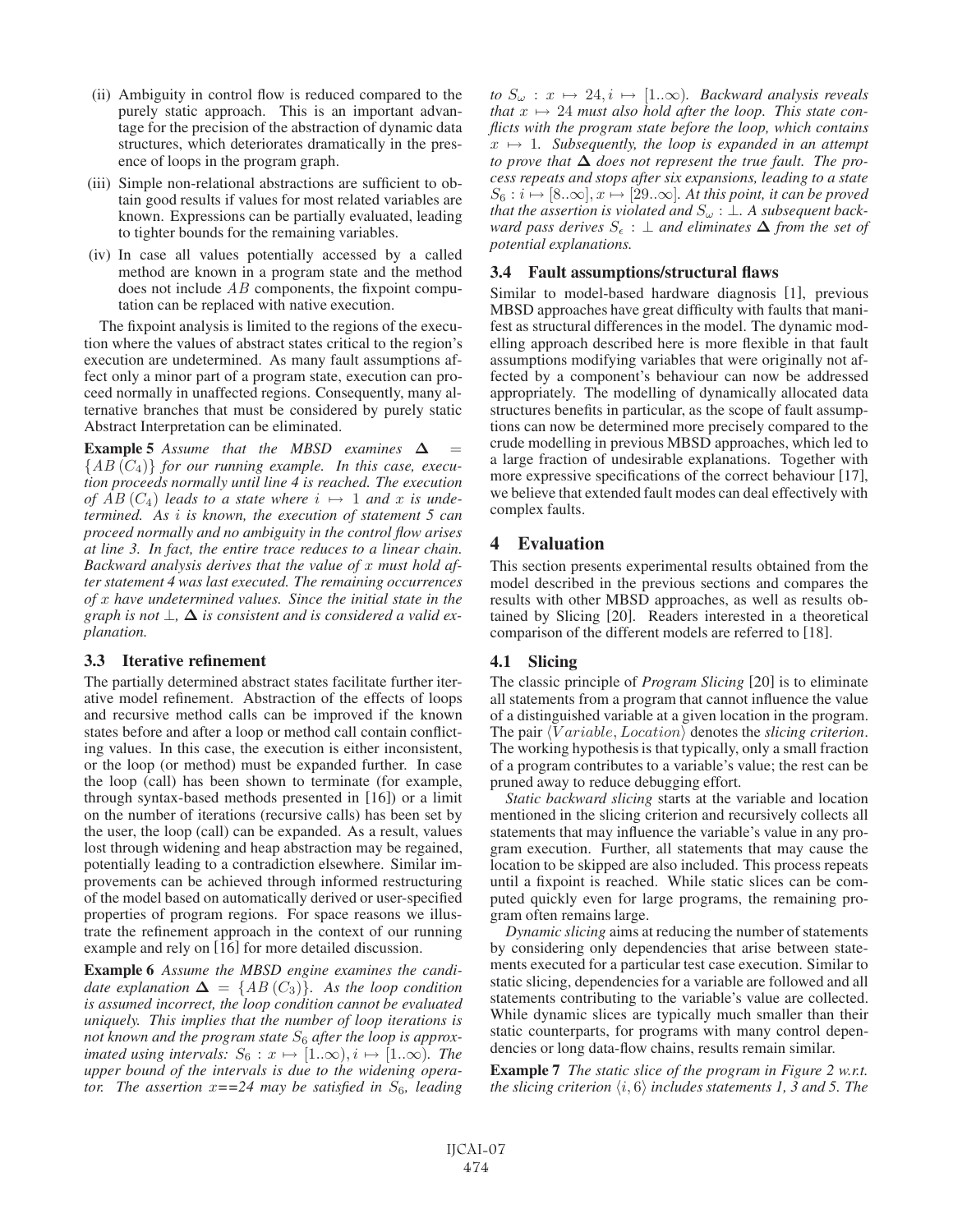*remaining statements are ignored as they are not relevant for the computation of* i*. For this test case dynamic slicing computes the same result. The difference between the two approaches can be seen in case the loop is executed only once:* The static slice for  $\langle x, 6 \rangle$  contains all statements, while the *dynamic slice does not include statement 5.*

## 4.2 Dependency-based MBSD

A number of dependency-basedMBSD approaches have been introduced in [21]. Wotawa [22] has shown that these approaches provide results equivalent to static or dynamic slicing in case only a single abnormal variable is observed. In the following, we limit our attention to results obtained through slicing without explicitly stating that the same results hold for dependency-based MBSD.

# 4.3 Value-based MBSD

*Value-based Models (VBM)* [14] extend beyond simple dependency tracking and model the effects of program statements explicitly. In contrast to the Abstract Interpretationbased approach discussed here, the VBM does not abstract from the concrete semantics and relies on statically constructed models. While the model is effective for programs where dependency-based representations do not provide accurate results, the poor abstraction causes the model to collapse when loop iterations or recursive method calls cannot be determined precisely.

# 4.4 Experimental results

A set of test programs have been used to evaluate the performance of different debugging approaches. Some programs were taken from the *Siemens Test Suite* <sup>1</sup> (transcribed to Java), a debugging test bench commonly used in the debugging community; others have been retained from earlier tests of the VBM and dependency-based models.

A summary of he results obtained is given in Figure 4. *LoC* denotes the number of non-comment lines in the program's source code, *Comp* represents the number of diagnosis components used to construct explanations, *SSlice*, *DSlice* and *Exec* denote the number of statements in the static slice, dynamic slice and the number of executed statements, respectively. *VBM* and *AIM* denote the number of statements returned as potential explanations for the VBM and the model described in this paper, and *Time* is the average diagnosis time in seconds (wall-clock time) required for the AIM. The results of the AIM and the VBM are limited to single fault explanations. Due to limitations of the implementation of the VBM, some diagnoses listed for the AIM may not be included in the VBM's results. Initial experiments with multiple faults indicated that the number of explanations does not differ significantly from static slicing and does not warrant the additional overhead necessary for the AIM and VBM.

For each program,  $n$  variants with different faults were created and tested with up to eight test cases per variant. The test results reported are the averages for each program over all variants and test cases. Slight improvements could be observed when using two rather than a single test case; no significant differences could be detected in any of the test programs (with the exception of *Adder*) when using more than two test cases. This can be attributed to the structure of the selected programs, where a large fraction of statements and test cases are executed for all test cases.

It can be seen that static slicing and dynamic slicing in many cases cannot improve much compared to the entire program and the statements executed in test cases. Similarly, dynamic slices often improve little compared to the executed statements, as all statements contribute to the final result. Comparing VBM and AIM, it can be seen that the AIM improves over the VBM in most cases. In fact, the case where the VBM provides fewer explanations is due to explanations missed by the VBM. Comparing AIM and slicing: the AIM provides significantly fewer explanations, but is computationally more demanding. (Slicing approaches typically compute solutions in a few milliseconds). Note that VBM and AIM are not currently optimised for speed and rely on a Java interpreter written in VisualWorks Smalltalk.

# 5 Related Work

*Delta Debugging* [5] aims at isolating a root cause of a program failure by minimising differences between a run that exhibits a fault and a similar one that does not. Differences between program states at the same point in both executions are systematically explored and minimised, resulting in a single "root cause" explaining why the program fails.

Model checking has recently been applied to locate faults [11; 3] by comparing abstract execution traces leading to correct and erroneous program states. Likely causes for a misbehaviour can be identified by focussing on traces that deviate only slightly from passing and failing test cases.

Error traces have also been applied to synthesise potential corrections of faulty programs, given a specification of the program's correct behaviour [12]. Symbolic evaluation is used to compare symbolic representations of program states as computed by the program versus states necessary to satisfy the post condition of the program. Differences in the predicates allow to heuristically synthesise replacement expressions correcting single faults in the program. The approach is able to provide corrections automatically only if a formal specification is given, which is not required for MBSD.

# 6 Conclusion

We introduced the basic principle of model-based software debugging and illustrated a model centred around abstract simulation of programs. Differences to previous approaches were outlined and results obtained using different debugging strategies were compared. Notable improvements over other approaches have been achieved, in particular for "difficult" programs where traditional debugging techniques do not perform well.

The Abstract Interpretation based model has been shown to achieve considerable improvement compared to slicing and previous model-based debugging approaches, with a reduction of the average number of explanations from 81% for static slicing to roughly 26%. Conversely, the model is computationally more demanding and will require optimisation to be applicable to mid-sized or large programs in an interactive setting.

<sup>1</sup> http://www-static.cc.gatech.edu/aristotle/ Tools/subjects/